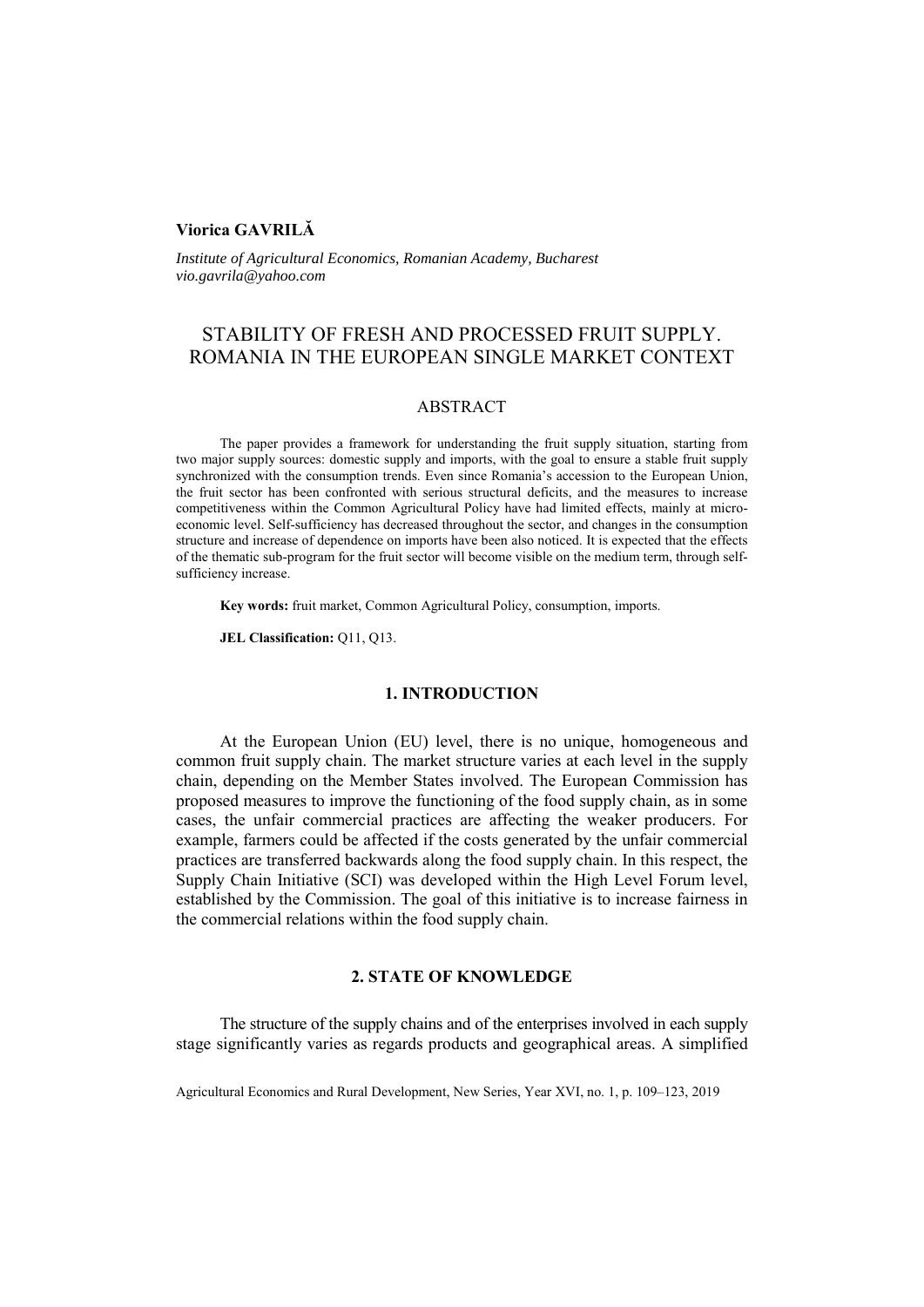structure of the supply chain presupposes the existence of several stages: the production stage (the farms, including small and large family farms, producers' organizations, cooperatives and private enterprises; the collection stage, the processing stage and the distribution and marketing of the agri-food products (wholesalers, traders, transport companies, food producers, feed for animals and beverages, commercial workers and supermarkets).

There is no unique, homogeneous and common fruit supply chain at EU level. The market structure varies at each level in the supply chain, depending on the Member States involved. Romania is one of the important fruit producers. Romania owns 43% of the plum orchards, 11% of the apple orchards, 4% of the area under morello cherry and cherry orchards and 3% of the area with pear and apricot tree orchards in the EU. Romania ranks  $5<sup>th</sup>$  in the EU by the orchard areas and  $6<sup>th</sup>$  in terms of physical output; our country produces 4% of the fruit production value in the EU, ranking  $7<sup>th</sup>$  in this respect.

A report by the EU Commission shows that in the fruit sector the average apple yield will be 17% higher by the year 2030 compared to the average yield from the last decade, while areas will decrease by the same rate of  $-0.7\%$  per year; under the background of these evolutions, it is expected that the EU production will get stabilized at around 12.5 million tons of apples by the year 2030. The domestic fresh fruit consumption per capita declined by 0.7% per year in the period 2006– 2016, even though the EU school fruit scheme was implemented; this can be explained by consumers' behaviour, who, as their living standard has increased, are getting oriented towards trendier products, like tropical or forest fruits; it is expected that the decreasing trend will continue, yet at a slower rate  $(-0.3\%$  per year until 2030).

As regards fresh apple exports, the EU market increased by almost 5% in the period 2006–2016, despite the Russian import ban. The sector managed to find alternative markets after the ban introduction in 2014, partially compensating the loss of the Russian market. In the perspective, the EU exports of fresh apples will continuously increase (+1.8% per year until 2030), while imports will continue to decrease at a slower rate  $(-0.5\%$  per year until 2030).

## **3. MATERIAL AND METHOD**

For the purpose of this paper, certain indicators were analyzed regarding fruit consumption level and trend, farm, consumer and import prices, self-supply level and foreign trade. The self-supply degree, expressed in percentages, shows to what extent domestic production covers the domestic consumption needs and is calculated by ratio of domestic production to available supply. Relevant databases were used: national statistics and Eurostat database.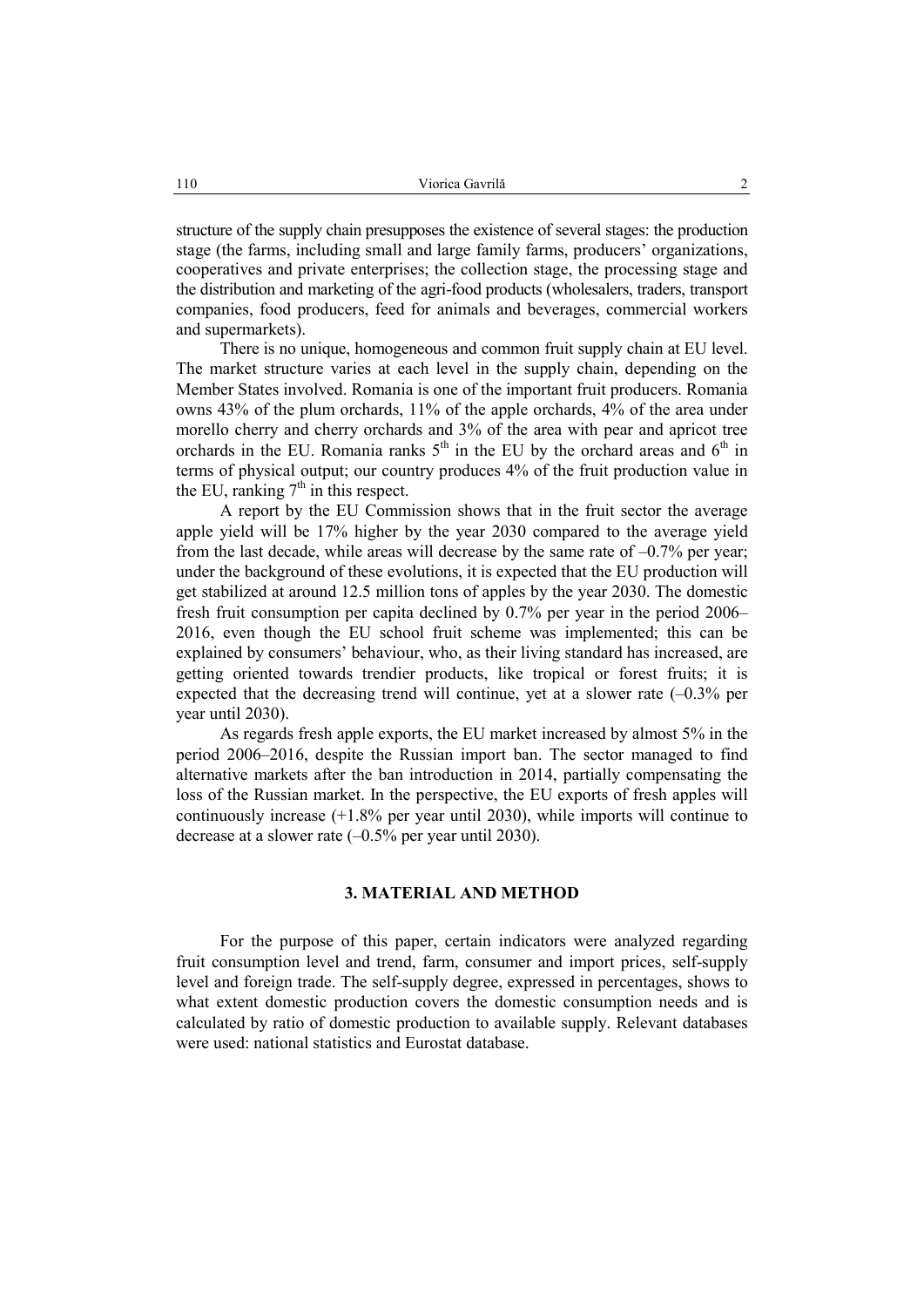### **4. RESULTS AND DISCUSSIONS**

*Fresh and processed fruit trade – the European context.* The (extra-EU and intra-EU) imports of fresh fruit in the EU totalled over 46 billion euro in 2017. Around 57% of imports are represented by meridional and exotic fruit (39% – code 0803; 0804; 0805) and nuts and other hard-shell fruit (19% – code 0801; 0802) (Fig. 1).



*Source*: http://trade.ec.europa.eu/tradehelp/statistics.

Figure 1. EU fresh fruit import structure, 2017.

The main markets of origin for meridional and exotic fruit imports are:

– Columbia, Ecuador and Costa Rica for bananas (66% – code 0803);

– Costa Rica, Peru, Chile, Israel and Brazil for dates, figs, pineapples, avocado, etc. (63% – code 0803);

– South Africa, Morocco, Argentina for citrus fruit (55% – code 0805).

The main suppliers of nuts and other hard-shell fruit are:

– Vietnam, India, Philippines and Bolivia (87% – code 0801) for coconuts, Brazil nuts and cashew nuts etc.;

– USA supplies 56% of imports of other hard-shell fruit (code 0802).

The value of exports is more than 29 billion euro. Around 45% of fresh fruit exports come from citrus (17%), apples (12%) and other fruit (16%) exports. In the EU trade with fresh fruit, the trade balance is negative for most products, except for apples (0808) and provisionally preserved fruit (0812) (Fig. 2).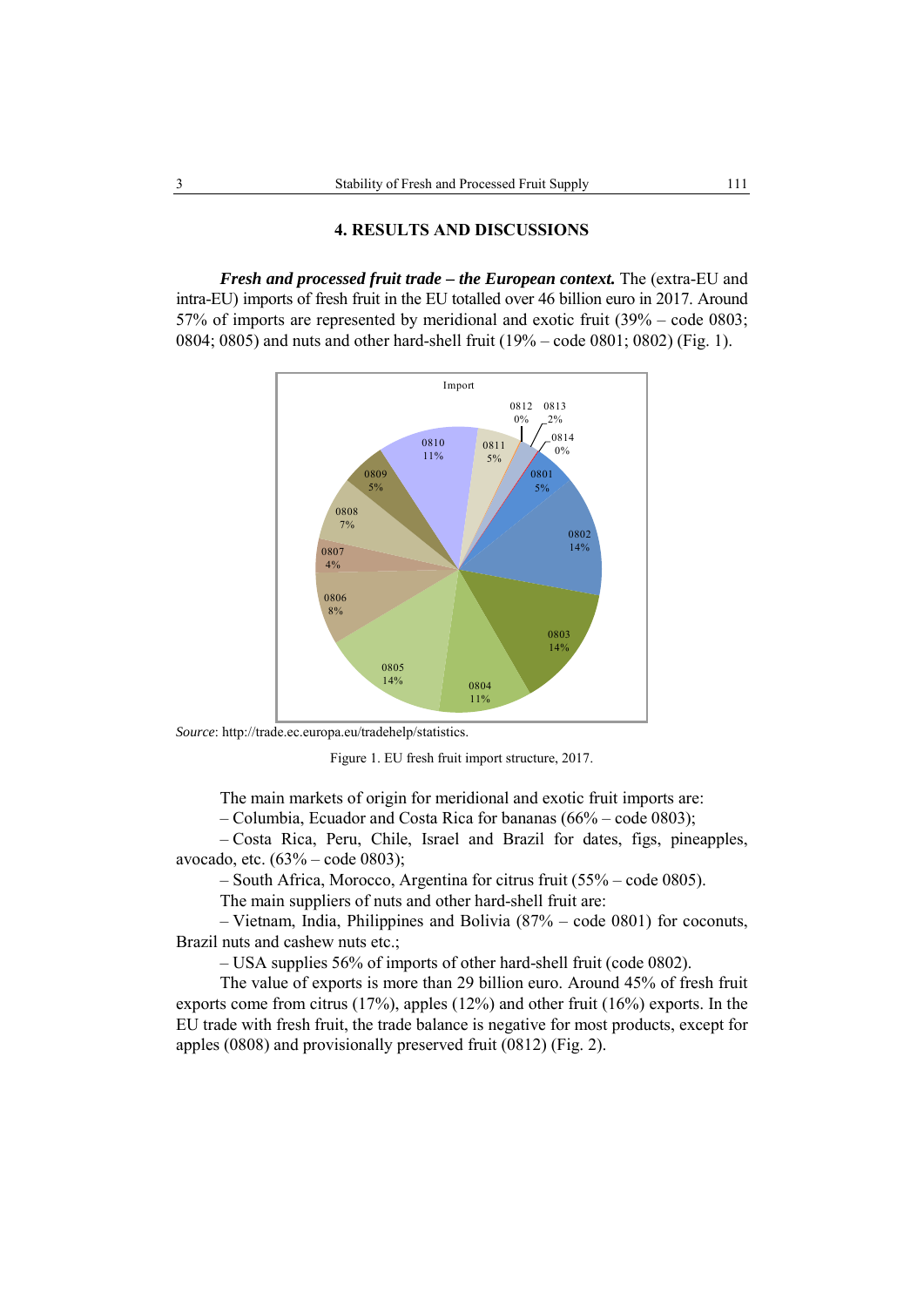#### Viorica Gavrilă 4 112



*Source*: http://trade.ec.europa.eu/tradehelp/statistics.

Figure 2. EU fresh fruit export structure, 2017.

*Romania's consumption and trade with fresh and processed fruits.* In Romania, both the agricultural fruit prices and the import prices have seasonal fluctuations; the monthly consumer fruit price evolutions are characterized by higher stability, following, in most cases, the import price curve; consumer prices are influenced to a lesser extent by the agricultural fruit prices.



*Source*: http://trade.ec.europa.eu/tradehelp/statistics.

Figure 3. Trade balance in the fresh fruit trade.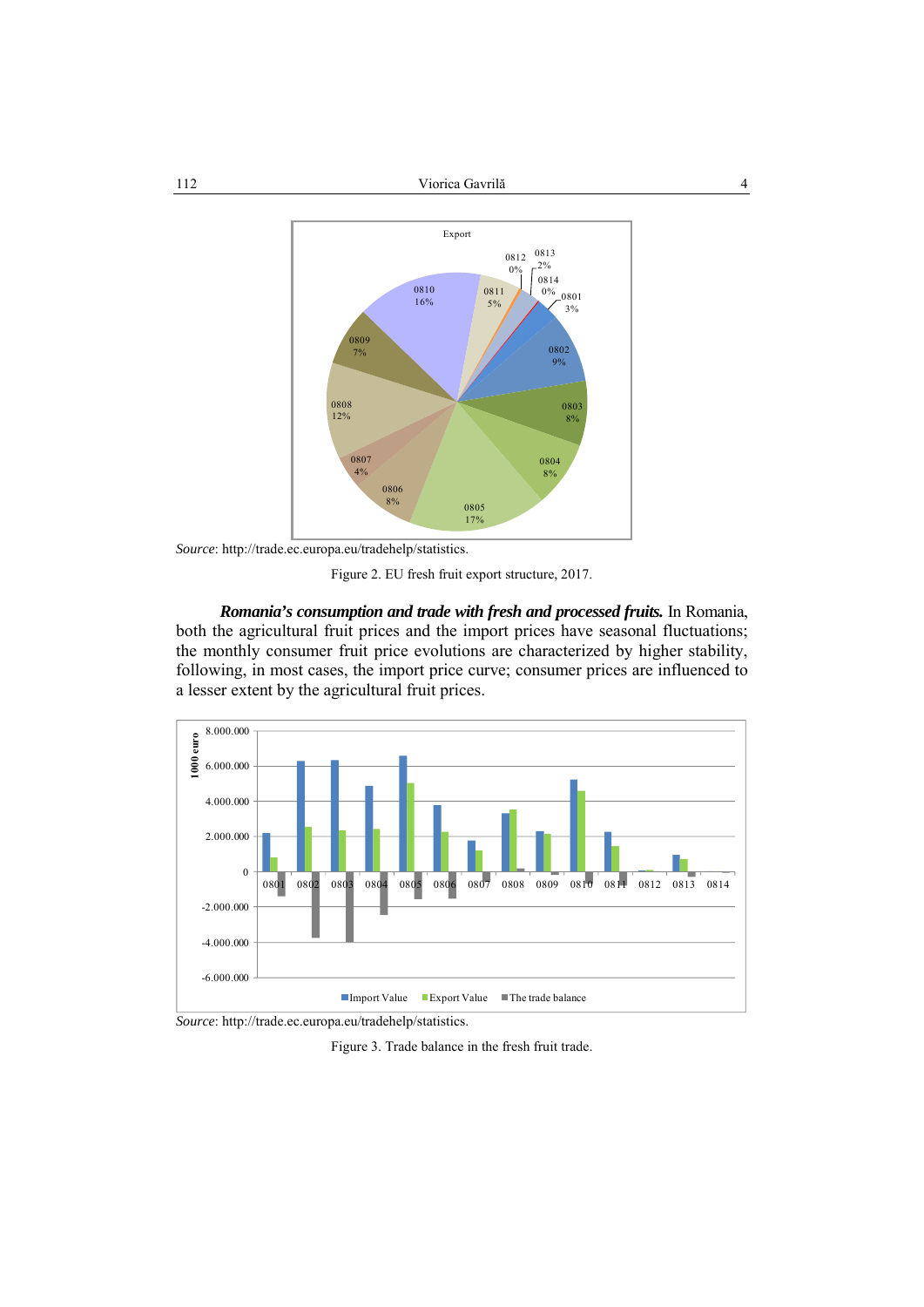The available fruit quantity for consumption is fluctuating, following, in general, the annual production trend. However, the annual average consumption of fruit and fruit products in fresh fruit equivalent per capita has followed an upward trend. In 2015, consumption per capita was 87.8 kg, to reach 96 kg in the year 2016. Compared to the 2007–2011 average, consumption increased by 18% in 2008–2016.



*Source*: Eurostat [prc\_fsc\_idx].

Figure 4. Monthly evolution of fruit price indices in Romania, 2008–2017.

This trend is given by the increase of consumption in all fruit types, but higher consumption increases were noticed in peach and nectarine consumption, by 94%, in meridional and exotic fruit by 23%, in apricots by 17% and in apples by 15%. In the year 2016, the consumption structure is mainly covered by meridional and exotic fruit and by apples, with 35.8% and 29.6% respectively (Fig. 5).

The self-sufficiency level in the fruit group slightly varies, from year to year, yet it is on a decreasing trend. In the period 2004–2007, domestic production covered between 91% and 77% of the consumption needs, and in the recent period between 83% and 67%.

The self-supply degree decreased mainly in peaches, from 58% in 2004 to only 18% in 2015, in the context of orchards ageing and cutting down, but also due to consumption increase. In apples, there was a shift from self-sufficiency to a selfsupply degree of 95% in 2013, 91% in 2014 and 82% in 2015.

Consumption is on the rise, with a re-orientation towards meridional and exotic fruits. Out of this reason, after the accession, the trade balance deficit deepened for all fruit types and the dependency on imports increased.

The fruit import value in the period 2003–2007 (Table 1) was over 144 million euro/year, with an average imported quantity of over 409 thousand tons of fruit/year (Table 2), while export value was around 37 million euro/year, with an average quantity of over 35 thousand tons of fruit/year.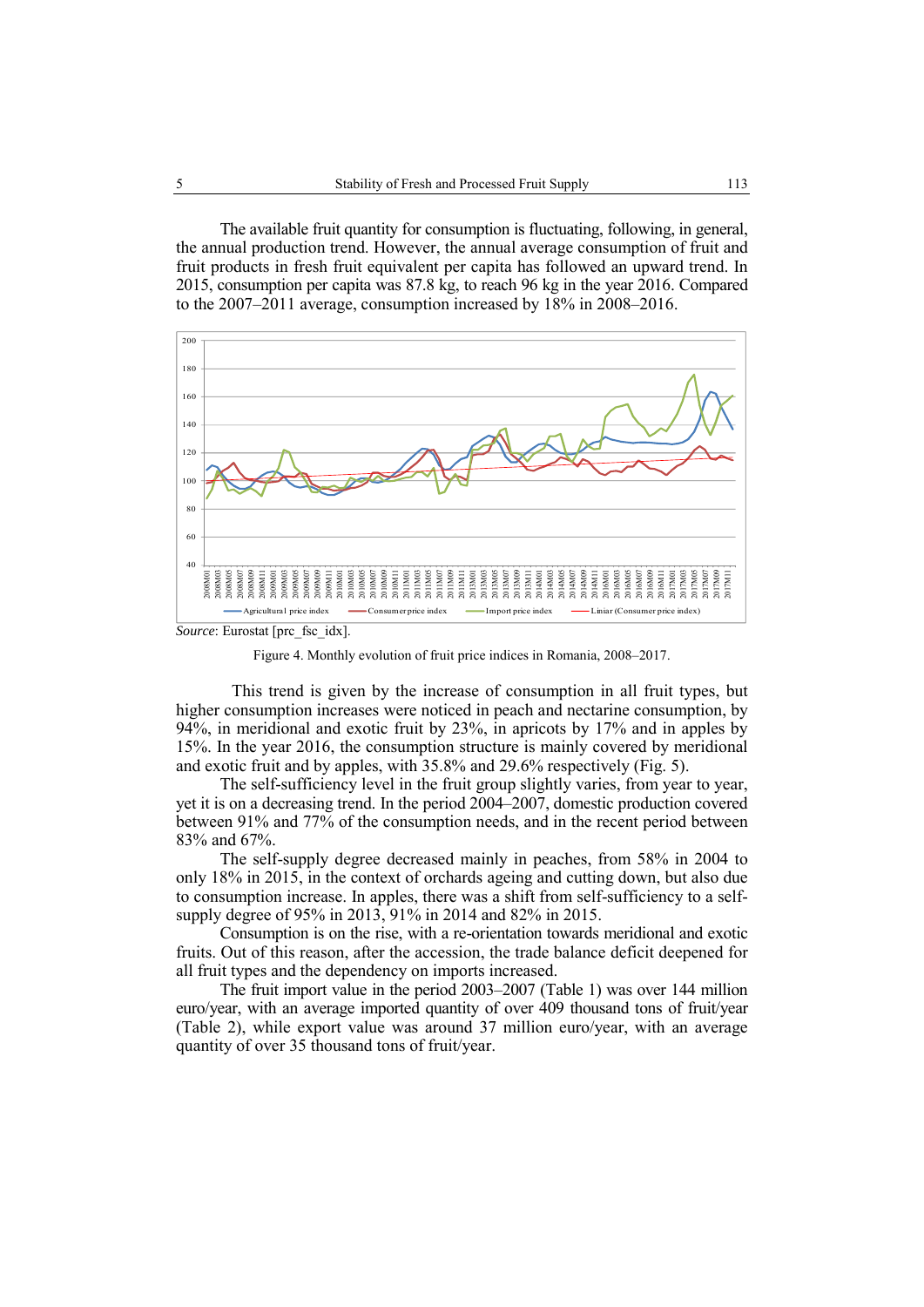

*Source*: INS, Tempo-online, CLV104A.

Figure 5. The quantitative structure of fruit consumption, 2016.

|--|--|

The evolution of Romania's fresh fruit import value, thousands euros

|                                                                     | $2003 -$<br>2007 | $2008 -$<br>2012        | $2013-$<br>2017 | 2003-2007 | 2008-2012/12013-2017/12017/<br>2008-2012 | 2007 |
|---------------------------------------------------------------------|------------------|-------------------------|-----------------|-----------|------------------------------------------|------|
| TOTAL 0800 Edible fruit and nuts; peel<br>of citrus fruit or melons |                  | 144,046 203,834 463,095 |                 | 1.4       | 2.3                                      | 2.6  |
| 0801 Coconuts, Brazil nuts and cashew nuts                          | 975              | 1,880                   | 4.684           | 1.9       | 2.5                                      | 5.6  |
| 0802 Other nuts, fresh or dried                                     | 4,878            | 12,617                  | 29,290          | 2.6       | 2.3                                      | 4.5  |
| 0803 Bananas including plantains                                    | 51.121           |                         | 45.678 101.352  | 0.9       | 2.2                                      | 1.9  |
| 0804 Dates, figs, pineapples, avocados                              | 2.006            | 5,219                   | 19.617          | 2.6       | 3.8                                      | 6.4  |
| 0805 Citrus fruit, fresh or dried                                   | 47.023           |                         | 65,406 135,394  | 1.4       | 2.1                                      | 2.3  |
| 0806 Grapes fresh or dried                                          | 7,779            | 13,057                  | 30,832          | 1.7       | 2.4                                      | 2.6  |
| 0807 Melons and papaws, fresh                                       | 1,559            | 3,601                   | 8,390           | 2.3       | 2.3                                      | 3.2  |
| 0808 Apples, pears and quinces, fresh                               | 13,424           | 22,416                  | 47,462          | 1.7       | 2.1                                      | 2.4  |
| 0809 Apricots, cherries, peaches plums and<br>sloes, fresh          | 7,923            | 13,117                  | 31,051          | 1.7       | 2.4                                      | 2.4  |
| 0810 Other fruit, fresh                                             | 3,916            | 8,001                   | 23,068          | 2.0       | 2.9                                      | 4.0  |
| 0811 Fruit and nuts, uncooked or cooked                             | 410              | 1,850                   | 4,125           | 4.5       | 2.2                                      | 8.2  |
| 0812 Fruit and nuts, provisionally preserved                        | 604              | 621                     | 1,361           | 1.0       | 2.2                                      | 2.8  |
| 0813 Fruit, dried, other than that of headings<br>0801 to 0806      | 1,737            | 5,344                   | 12,477          | 3.1       | 2.3                                      | 6.9  |
| 0814 Peel of citrus fruit or melons                                 | 12               | 12                      | 20              | 1.1       | 1.6                                      | 2.8  |

*Source*: http://trade.ec.europa.eu/tradehelp/statistics.

After the accession to the EU, Romania's fruit foreign trade is mainly on the intra-Community market: 92% of the import value and 98% of the export value in the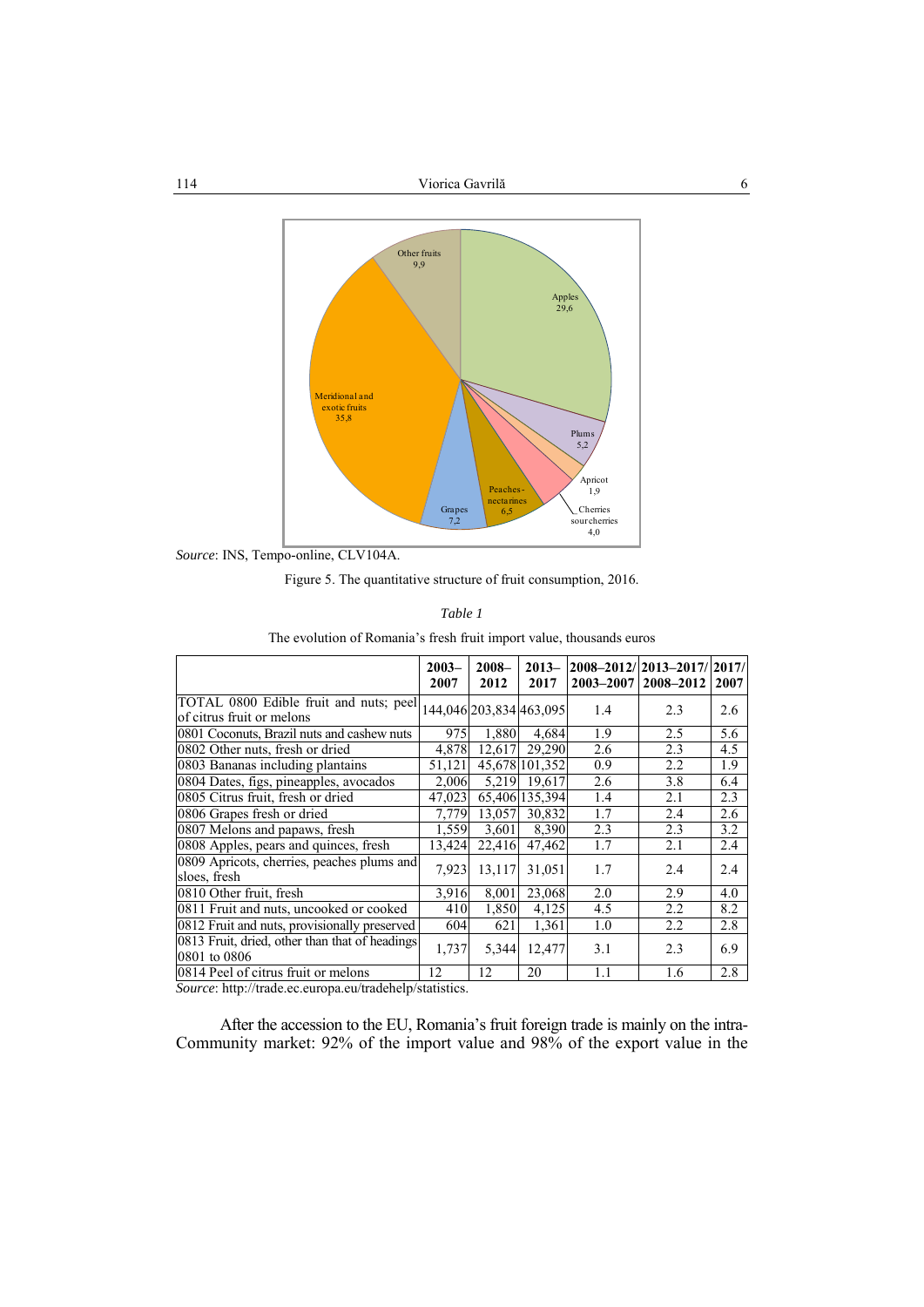year 2018. In 2017, the fresh and processed fruit import value reached 718,470,997 euro, out of which 89% fresh fruit. In the period 2008–2017, the trade flows increased as follows: the average annual value of imports in the first five years was almost 204 million euro/year, with a quantity of almost 393 thousand tons/year; in the last period, imports doubled.

| an<br>, |  |
|---------|--|
|         |  |

|                                                                     | $2003 -$<br>2007 | $2008 -$<br>2012 | $2013-$<br>2017         | 2003-2007 | 2008-2012/12013-2017/12017/<br>2008-2012 | 2007 |
|---------------------------------------------------------------------|------------------|------------------|-------------------------|-----------|------------------------------------------|------|
| TOTAL 0800 Edible fruit and nuts; peel<br>of citrus fruit or melons |                  |                  | 409,117 393,455 684,557 | 1.0       | 1.7                                      | 1.7  |
| 0801 Coconuts, Brazil nuts and cashew<br>nuts                       | 1,117            | 1,262            | 1,716                   | 1.1       | 1.4                                      | 2.0  |
| 0802 Other nuts, fresh or dried                                     | 1,667            | 4,371            | 7,768                   | 2.6       | 1.8                                      | 4.8  |
| 0803 Bananas including plantains                                    | 130,184          | 83,141           | 144,369                 | 0.6       | 1.7                                      | 1.3  |
| 0804 Dates, figs, pineapples, avocados                              | 2,339            | 4,665            | 15,219                  | 2.0       | 3.3                                      | 5.0  |
| 0805 Citrus fruit, fresh or dried                                   |                  | 143,292 158,700  | 239,927                 | 1.1       | 1.5                                      | 1.5  |
| 0806 Grapes fresh or dried                                          | 17,225           | 21,169           | 38,557                  | 1.2       | 1.8                                      | 2.2  |
| 0807 Melons and papaws, fresh                                       | 10,864           | 19,918           | 29,276                  | 1.8       | 1.5                                      | 1.8  |
| 0808 Apples, pears and quinces, fresh                               | 66,999           |                  | 51,250 110,338          | 0.8       | 2.2                                      | 2.2  |
| 0809 Apricots, cherries, peaches plums<br>and sloes, fresh          | 23,958           | 25,096           | 55,280                  | 1.0       | 2.2                                      | 2.4  |
| 0810 Other fruit, fresh                                             | 8,601            | 14,678           | 21,247                  | 1.7       | 1.4                                      | 1.9  |
| 0811 Fruit and nuts, uncooked or cooked 318                         |                  | 1,387            | 2,492                   | 4.4       | 1.8                                      | 6.1  |
| 0812 Fruit and nuts, provisionally preserved                        | 1,474            | 1,085            | 1,754                   | 0.7       | 1.6                                      | 1.3  |
| 0813 Fruit, dried, other than that of headings<br>0801 to 0806      | 1,061            | 6,711            | 16,510                  | 6.3       | 2.5                                      | 14.1 |
| 0814 Peel of citrus fruit or melons                                 | 4                | 6                | 3                       | 1.6       | 0.5                                      | 0.6  |

The evolution of Romania's quantitative import of fresh fruit, tons

*Source*: http://trade.ec.europa.eu/tradehelp/statistics.

In the first five years after Romania's accession to the EU, the average annual fruit export value was 37 million euro/year (Table 3), with an average quantity of 35 thousand tons/year. In the last period, exports increased by 30% on the average compared to the period 2008–2012.

In the last four years of the analysis, the quantitative import doubled both in apples and in cherries and morello cherries (Table 4). The imported quantity represents the equivalent of an area under apple orchards of 3678 ha with an average yield of 30 tons/ha. The imports of cherries and morello cherries represent the equivalent of an area of 3685 ha of orchards and an average yield of 15 tons/ha.

In the fruit group (08), the export price is generally higher than the import price (Fig. 6). Nevertheless, in group 0808 (apples, pears and quinces), starting with the year 2007, the access on foreign markets was made through smaller prices than the prices of imported products (by 57% smaller in 2015 and by 50% smaller in 2016).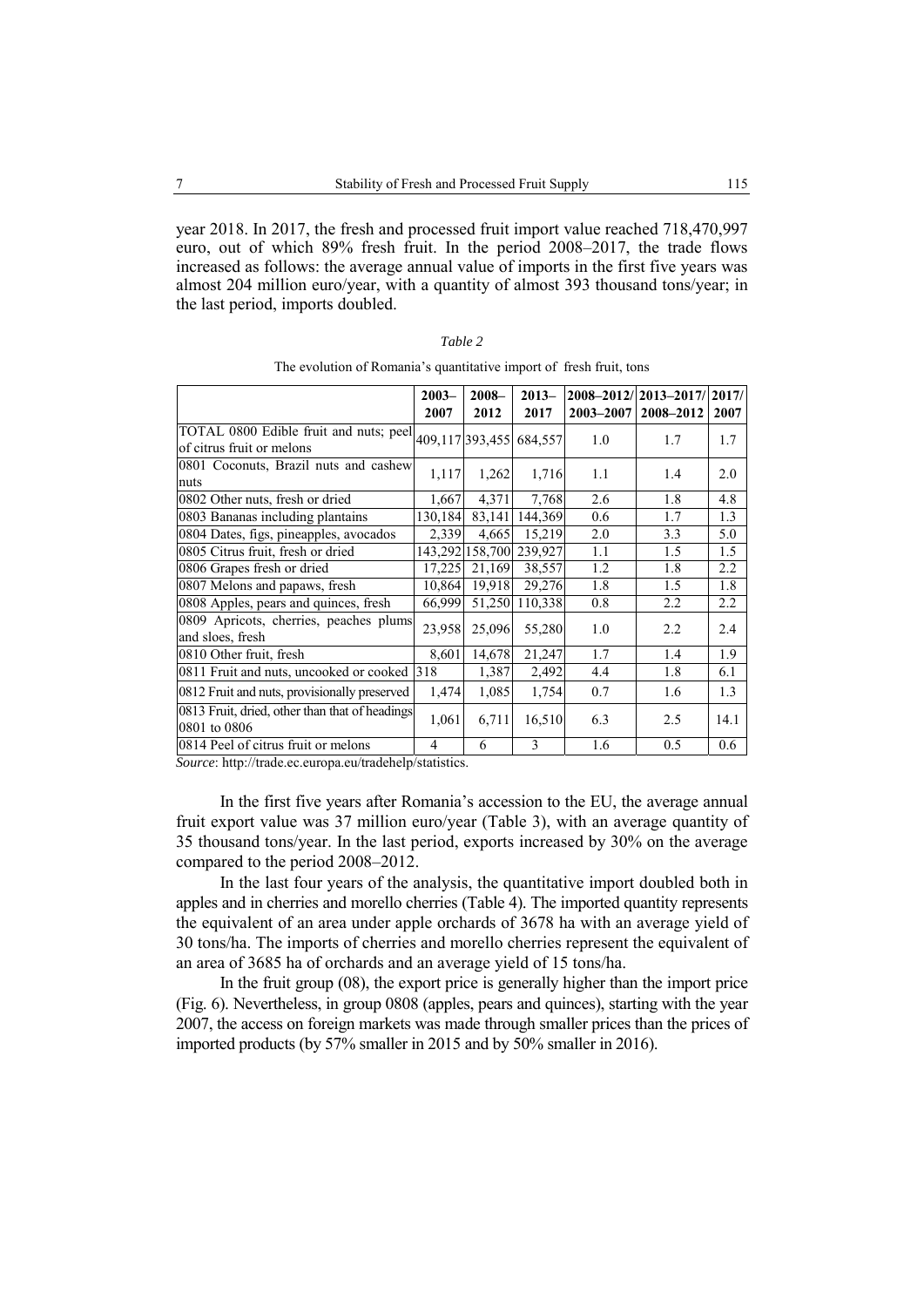### *Table 3*

## The evolution of Romania's fresh fruit export value, thousands euros

|                                                                                          | $2003 -$<br>2007 | $2008 -$<br>2012 | 2017                 | 2013-2008-2012/2013-2017/2017/<br>$ 2003 - 2007 2008 - 2012 $ |     | 2007 |
|------------------------------------------------------------------------------------------|------------------|------------------|----------------------|---------------------------------------------------------------|-----|------|
| TOTAL 0800 Edible fruit and nuts; peel of 37,460 55,822 75,135<br>citrus fruit or melons |                  |                  |                      | 1.5                                                           | 1.3 | 1.7  |
| 0801 Coconuts, Brazil nuts and cashew nuts                                               | 30               | 373              | 144                  | 12.4                                                          | 0.4 | 18.8 |
| 0802 Other nuts, fresh or dried                                                          |                  |                  | 20,753 22,501 40,969 | 1.1                                                           | 1.8 | 1.8  |
| 0803 Bananas including plantains                                                         | 18               | 1,937            | 478                  | 107.2                                                         | 0.2 | 4.4  |
| 0804 Dates, figs, pineapples, avocados                                                   | 44               | 774              | 221                  | 17.5                                                          | 0.3 | 1.0  |
| 0805 Citrus fruit, fresh or dried                                                        | 141              | 2,564            | 1,137                | 18.2                                                          | 0.4 | 1.2  |
| 0806 Grapes fresh or dried                                                               | 454              | 741              | 598                  | 1.6                                                           | 0.8 | 0.3  |
| 0807 Melons and papaws, fresh                                                            | 761              | 271              | 229                  | 3.6                                                           | 0.8 | 3.0  |
| 0808 Apples, pears and quinces, fresh                                                    | 1,059            | 3,965            | 2.744                | 3.7                                                           | 0.7 | 0.5  |
| 0809 Apricots, cherries, peaches plums and<br>sloes, fresh                               | 3,155            | 2,859            | 1,861                | 0.9                                                           | 0.7 | 0.7  |
| 0810 Other fruit, fresh                                                                  | 2,173            |                  | 2,149 3,936          | 1.0                                                           | 1.8 | 4.1  |
| 0811 Fruit and nuts, uncooked or cooked                                                  |                  |                  | 6,519 11,737 12,069  | 1.8                                                           | 1.0 | 1.1  |
| 0812 Fruit and nuts, provisionally preserved                                             | 2,607            | 2,322            | 3,873                | 0.9                                                           | 1.7 | 3.0  |
| 0813 Fruit, dried, other than that of headings<br>0801 to 0806                           | 319              | 272              | 510                  | 0.9                                                           | 1.9 | 1.0  |
| 0814 Peel of citrus fruit or melons                                                      | $\Omega$         |                  |                      | .                                                             | 1.4 | .    |

*Source*: http://trade.ec.europa.eu/tradehelp/statistics.

### *Table 4*

# The evolution of Romania's quantitative export of fresh fruit, tons

|                                                                     | $2003 -$<br>2007 | $2008 -$<br>2012 | $2013-$<br>2017 | $2008 - 2012/$<br>2003-2007 | 2013–2017/   2017/<br>2008-2012 | 2007 |
|---------------------------------------------------------------------|------------------|------------------|-----------------|-----------------------------|---------------------------------|------|
| TOTAL 0800 Edible fruit and nuts; peel of<br>citrus fruit or melons | 35,048           |                  | 51,385 38,779   | 1.5                         | 0.8                             | 0.6  |
| 0801 Coconuts, Brazil nuts and cashew nuts                          | 25               | <b>128</b>       | 52              | 5.0                         | 0.4                             | 3.8  |
| 0802 Other nuts, fresh or dried                                     | 9,470            | 6,407            | 7,903           | 0.7                         | 1.2                             | 1.0  |
| 0803 Bananas including plantains                                    | 28               | 3,086            | 575             | 108.7                       | 0.2                             | 4.6  |
| 0804 Dates, figs, pineapples, avocados                              | 24               | 509              | 146             | 21.6                        | 0.3                             | 0.6  |
| 0805 Citrus fruit, fresh or dried                                   | 225              | 3,708            | 1,808           | 16.5                        | 0.5                             | 1.0  |
| 0806 Grapes fresh or dried                                          | 1,081            | 685              | 993             | 0.6                         | 1.5                             | 0.5  |
| 0807 Melons and papaws, fresh                                       | 647              | 1,210            | 1,222           | 1.9                         | 1.0                             | 6.1  |
| 0808 Apples, pears and quinces, fresh                               | 4,382            | 19.395           | 12.504          | 4.4                         | 0.6                             | 0.3  |
| 0809 Apricots, cherries, peaches plums and<br>sloes, fresh          | 7,747            | 4,293            | 2,448           | 0.6                         | $0.6^{\circ}$                   | 0.5  |
| 0810 Other fruit, fresh                                             | 1,543            | 3,406            | 1,427           | 2.2                         | 0.4                             | 1.9  |
| 0811 Fruit and nuts, uncooked or cooked                             | 4,871            | 6,622            | 6,344           | 1.4                         | 1.0                             | 0.8  |
| 0812 Fruit and nuts, provisionally preserved                        | 4,181            | 1,835            | 2,482           | 0.4                         | 1.4                             | 1.7  |
| 0813 Fruit, dried, other than that of headings<br>0801 to 0806      | 816              | 89               | 848             | 0.1                         | 9.5                             | 0.1  |
| 0814 Peel of citrus fruit or melons                                 | $\theta$         | 0,2              | 0,4             |                             | 2.0                             |      |

*Source*: http://trade.ec.europa.eu/tradehelp/statistics.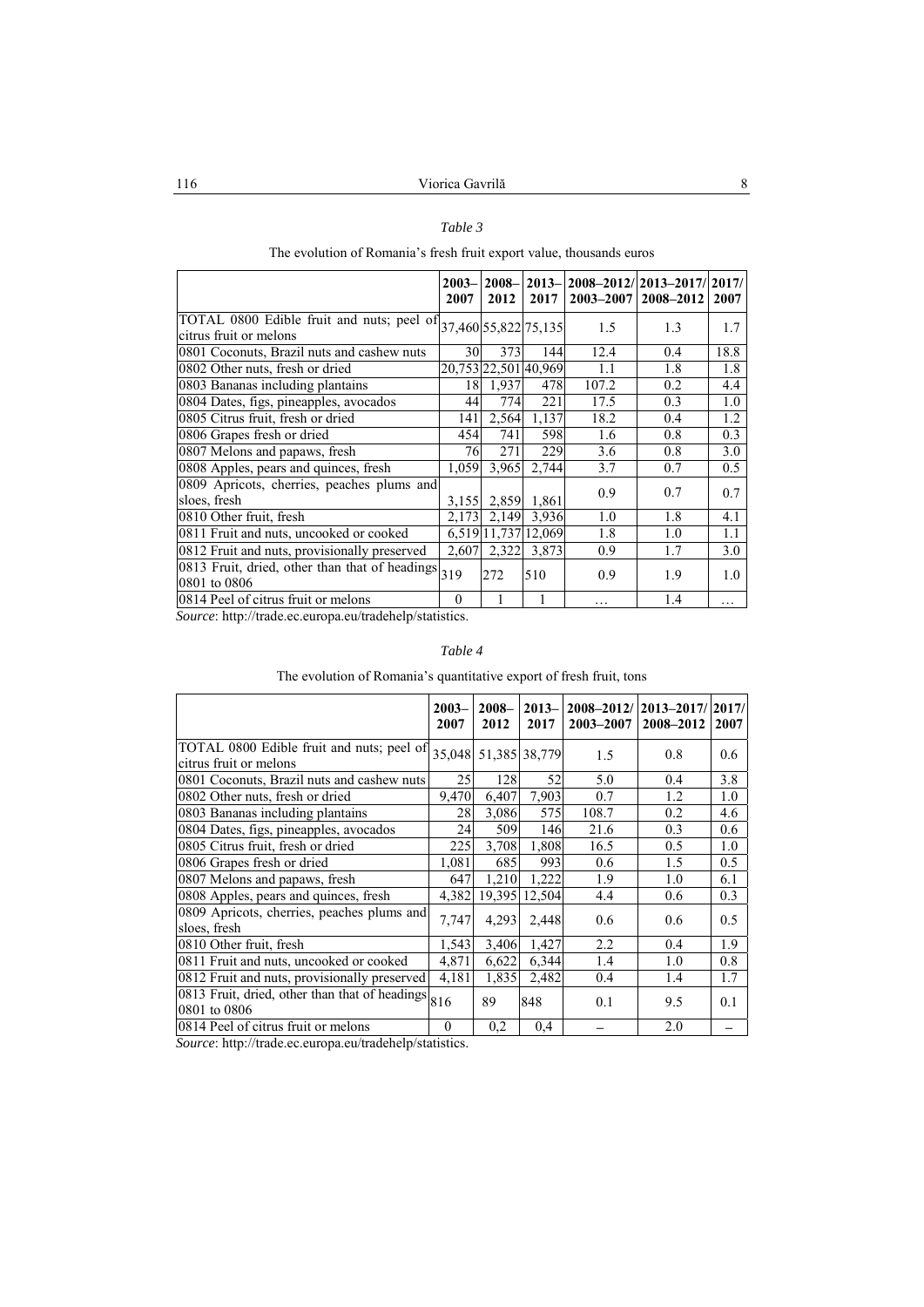

Figure 6. Foreign trade in fresh fruit.

For the fruit group 0809 (apricots, cherries, peaches, nectarines, plums, sloes, fresh), export prices are higher than import prices; the only years when they were lower are 2007 and 2008. The trade balance is negative. In the period 2008–2017, the trade deficit in the fruit group increased three times compared to the 2000–2007 average. Compared to the year 2000, the trade deficit increased almost thirteen times in 2017.

In the apple trade, Romania imports at higher prices and it exports at lower prices (Fig. 7). The difference between these two prices is most often 0.2 euro/kg. A maximum import price was reached in 2017, i.e. 0.497 euro/kg.



*Source*: http://trade.ec.europa.eu/tradehelp/statistics.

Figure 7. Foreign trade in apples.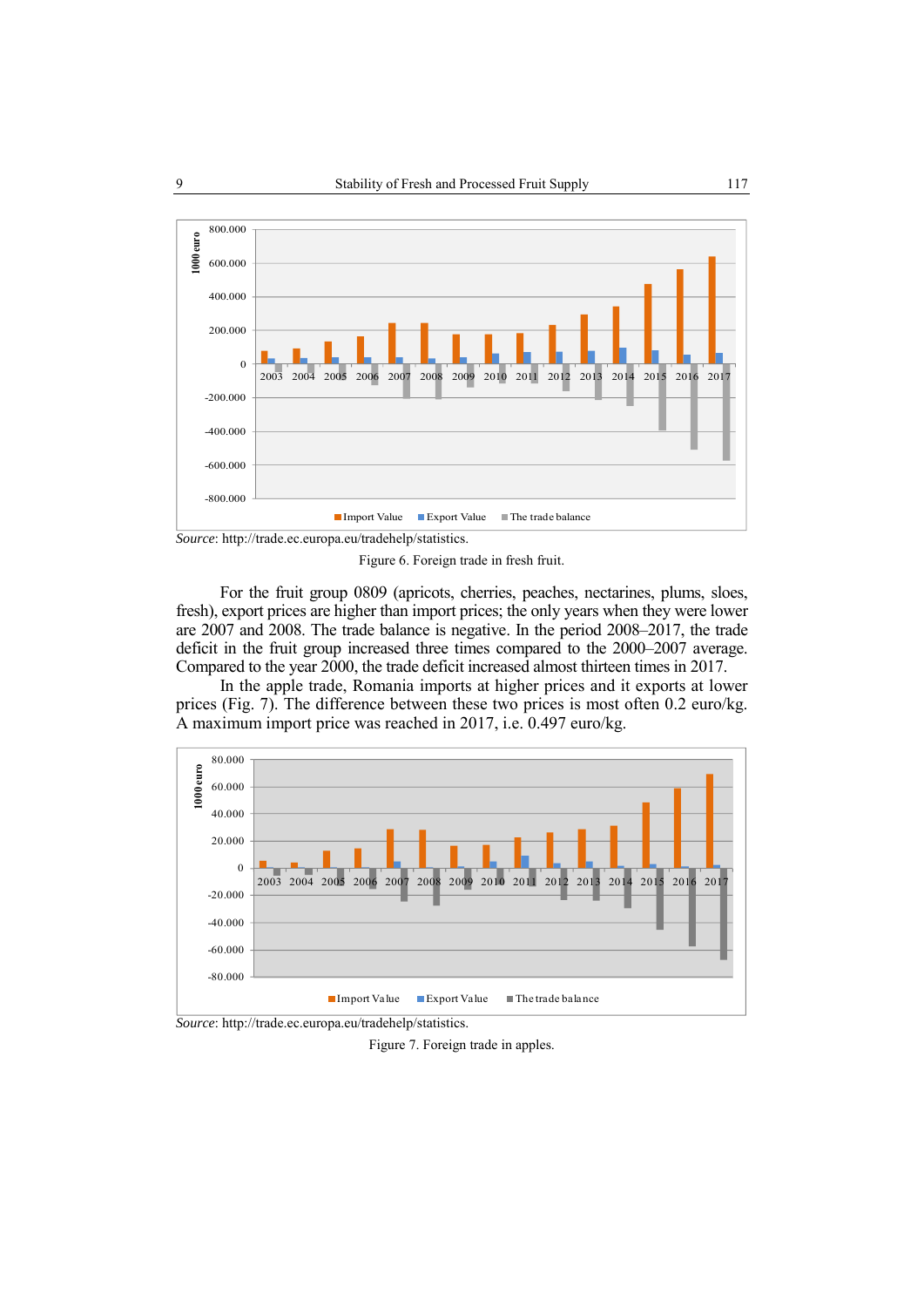*The structure of fresh and processed fruit imports and exports in 2017***.** In 2017, the value of fresh fruit imports was 638,182,770 euro. More than half of the value of imports is represented by meridional and exotic fruits. Citrus represent the fourth part of the fruit import value, while bananas almost 23%. The fruit group 0808 Apples, pears, and quinces, fresh, with a value of  $69,679,705$  euro, ranks  $3<sup>rd</sup>$ in terms of importance. For the import of apples, there are two important suppliers: Poland (40%) and Italy (29%).



*Source*: http://trade.ec.europa.eu/tradehelp/statistics.

Figure 8. Romania's fresh fruit import structure, 2017.

In 2017, the fresh fruit export in value terms was 64,869,409 euro. Group 0802 *Other hard-shell fruit, fresh or dry, even without shell* have the highest share in fresh fruit export, i.e. 47%. As this group consists of almonds, hazelnuts, walnuts, chestnuts, pistachios, macadamia nuts, areca nuts and others, most probably a good part of them are re-exported products.

The main markets of origin are Hungary, Germany, Bulgaria and Italy, and the most important destination markets are France, Germany, Italy and Croatia. The situation is also similar for the group 0805: *Citrus fruit, fresh or dry*. In the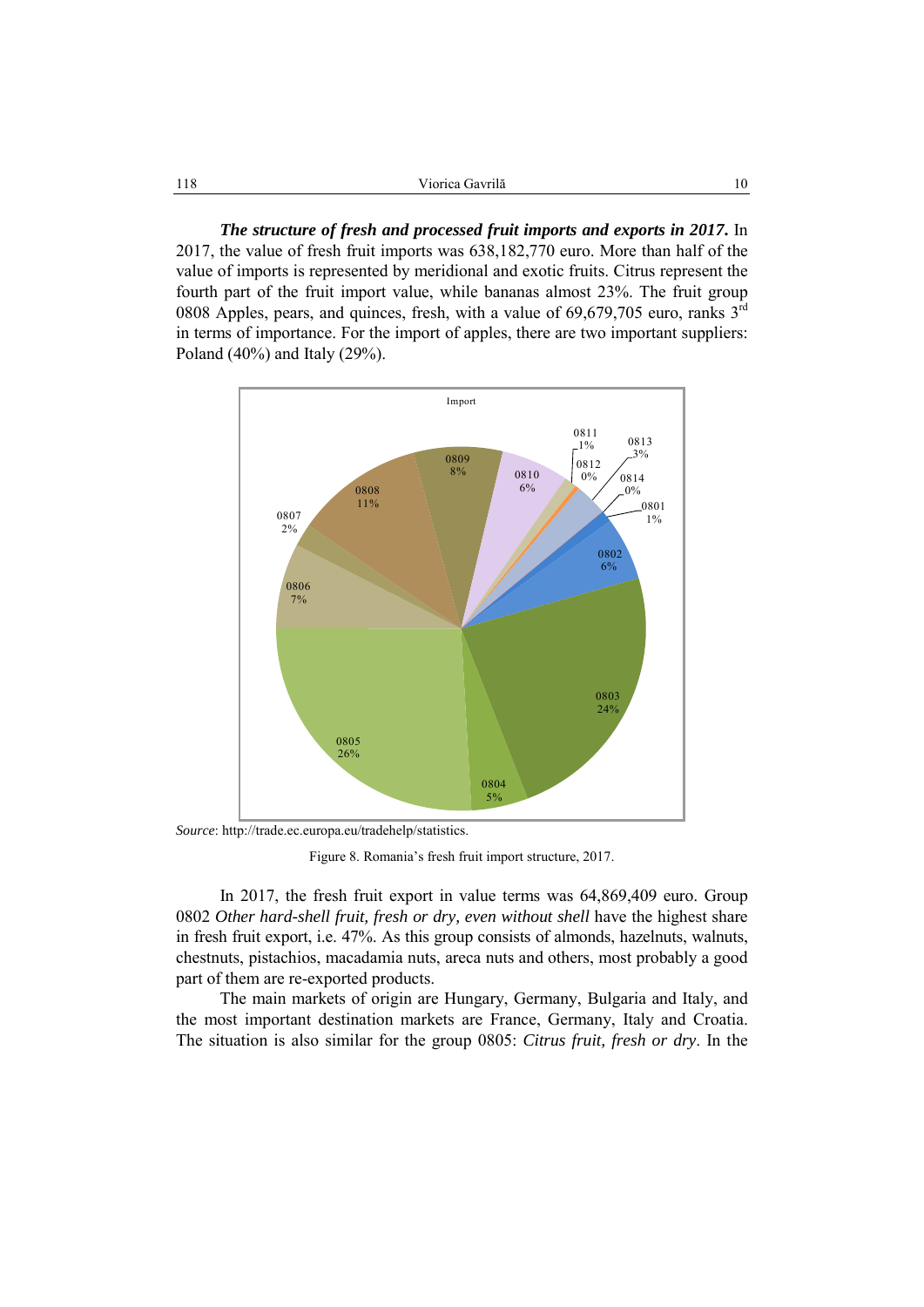value of exports, group 0808 *Apples, pears and quinces* ranks 3<sup>rd</sup>, with 2,416,675 euro, much under Romania's potential. The apple exports represent the 29<sup>th</sup> part of apple imports.



*Source*: http://trade.ec.europa.eu/tradehelp/statistics.

Figure 9. Romania's fresh fruit export structure, 2017.

In 2017, the import of processed products in value terms totalled 80,288,227 euro, and exports 9,917,903 euro, consisting of three groups of products: group 2006 *Vegetables, fruit, preserved with sugar,* group 2007 *Jams, fruit jellies, marmalades,* etc., and group 2008 *Fruit and other edible plant parts.*

Romania's import value of *vegetables, fruit, nuts, shell fruit and other plant parts, preserved with sugar* was 2,206,232 euro in 2017. 95% of imports came from the intra-EU market, out of which almost one-third from Italy. The export value was 312,488 euro. Almost 36% of exports have the third markets as destination,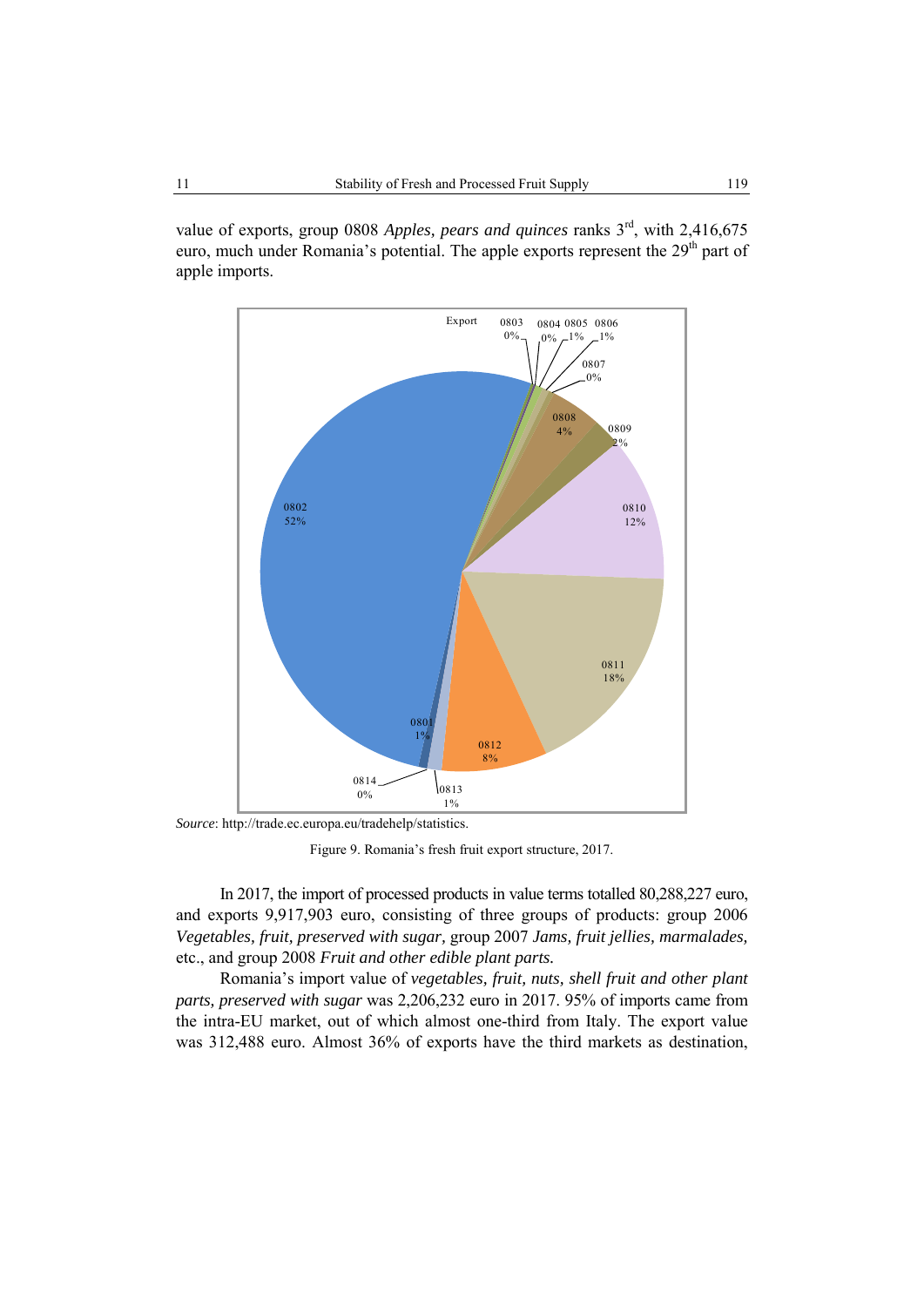

out of which half goes to the Russian Federation. The trade balance is negative. The import value increased 6.5 times compared to the year 2007.

*Source*: http://trade.ec.europa.eu/tradehelp/statistics.

Figure 10. Import and export structure of processed fruit products.



*Source*: http://trade.ec.europa.eu/tradehelp/statistics.

Figure 11. Foreign trade with sugar preserved fruit products.

The imports of *jams, fruit jellies, marmalades, fruit or nut purée and fruit or nut pastes, obtained by boiling in water, with or without added sugar or other sweeteners*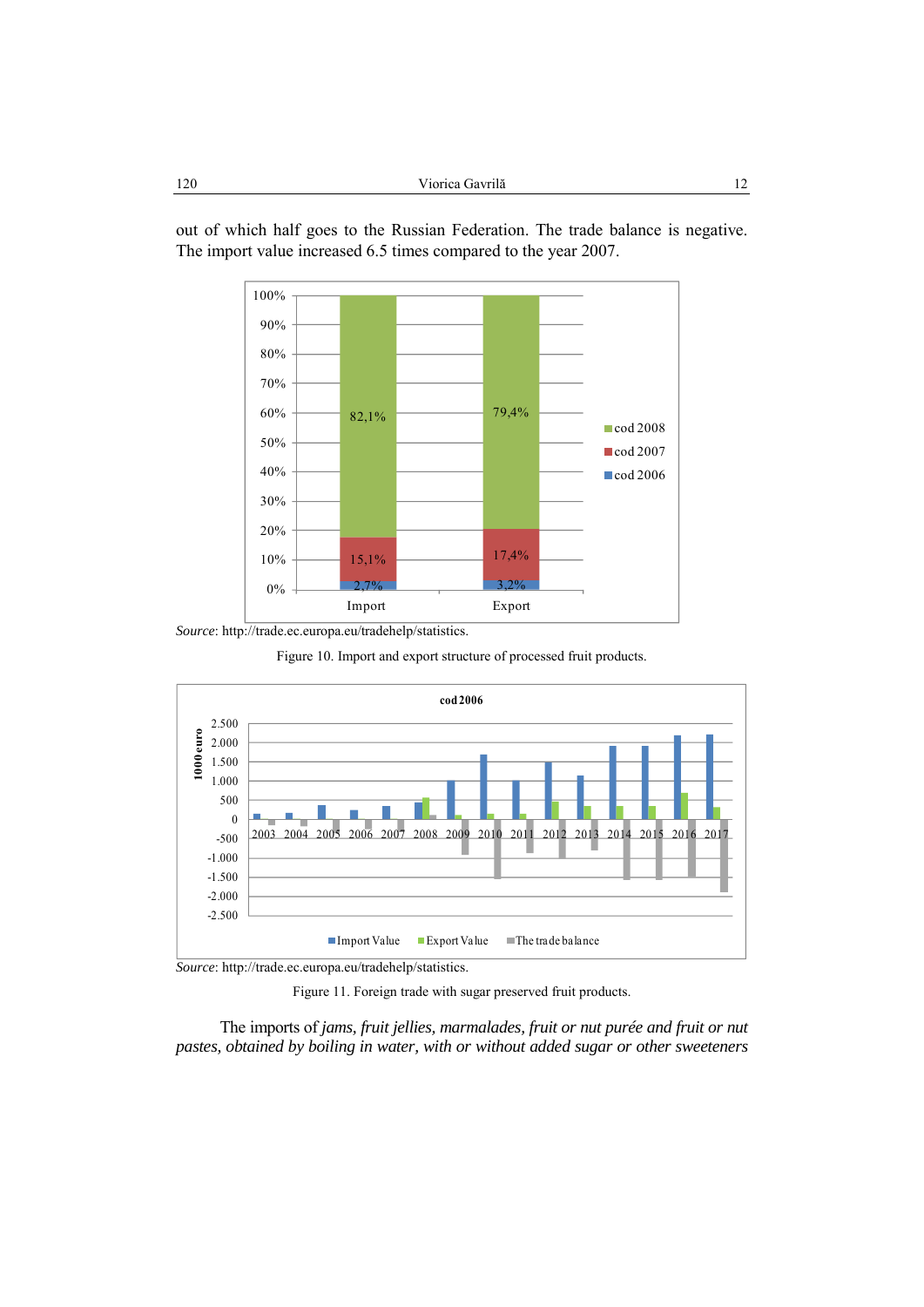(code 2007) account for 15% of total and mainly come from the intra-European market (90%). In the year 2017, these imports reached 12,144,938 euro in value. The main countries of origin are Italy, France and Greece (50%). Compared with imports, the value of exports is low, i.e. 1,728,507 euro. Almost 70% of exports have the EU market as destination, mainly Hungary (36%). The trade balance is negative. The import value increased 2.5 times compared to the year 2007.



*Source*: http://trade.ec.europa.eu/tradehelp/statistics.

Figure 12. Foreign trade with jams, fruit jellies, marmalades.

The imports of *fruit and other edible plant parts, prepared or preserved by other methods, with or without sugar added* totalled 65,937,057 euro and have the highest share in the imports of processed products, i.e. over 82%. Around 85% of imports come from the European market, 25% from Poland and 22% from Germany respectively. The trade balance is negative, and imports increased 2.1 times compared to the year 2007.



*Source*: http://trade.ec.europa.eu/tradehelp/statistics.

Figure 13. Foreign trade with fruit products and other edible fruit parts.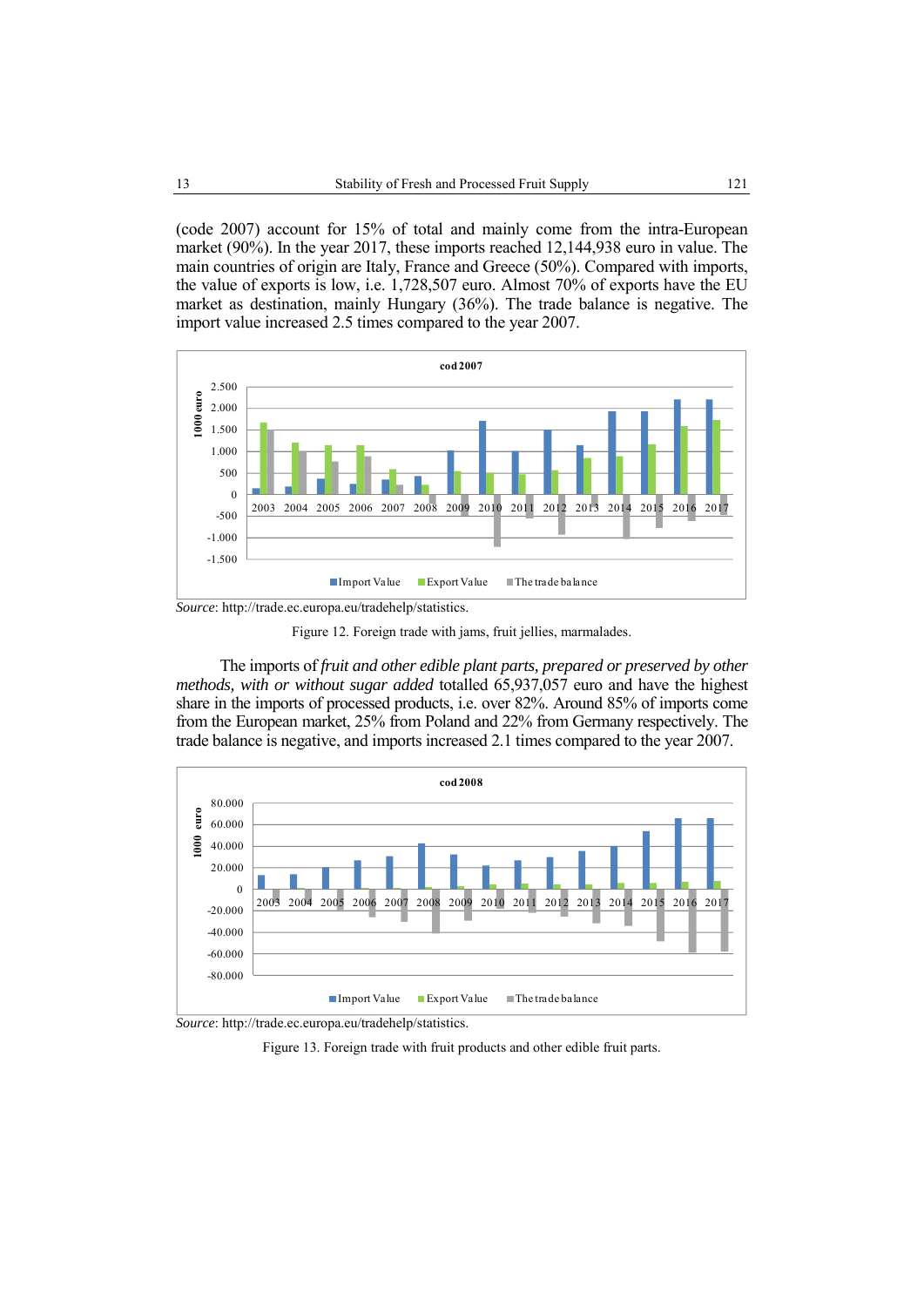### **5. CONCLUSIONS**

Fruit consumption is increasing, with the re-orientation towards meridional and exotic fruits. More than half of the Romanian fruit import value is represented by meridional and exotic fruits. Citrus fruit represent the fourth part of the fruit import value, and bananas almost 23%. The fruit group represented by fresh apples, pears and quinces rank 3<sup>rd</sup> as importance in the import value.

Apple exports represent the  $29<sup>th</sup>$  part of the apple imports. In the fruit group (08), the export price is generally higher than the import price:

 $\checkmark$  For group 0808 (apples, pears and quinces), starting with the year 2007, the access on the external markets was ensured by lower prices than the import prices (57% lower in 2015 and 50% lower in 2016). In conclusion, in the apple trade, Romania's apple imports are expensive while apple exports are at lower prices. The difference between these prices is most often 0.2 euro/kg. A maximum import price was reached in 2017, i.e. 0.497 euro/kg.

 $\checkmark$  For the fruit group 0809 (apricots, cherries, peaches, nectarines, plums, sloes, fresh) export prices are higher than import prices, and the only years when these were lower were 2007 and 2008.

Fruit supply stability was achieved on the basis of imports increase. The trade balance is negative. In the period 2008–2017, the trade deficit in the fruit group increased more than three times compared to the 2000–2007 average. If we take the year 2000 as reference, the trade deficit increased almost thirteen times by the year 2017.

In 2017, the value of imports of processed products was of 80,288,227 euro, and the value of exports 9,917,903 euro; the trade consists of three groups of products:

1) *Vegetables, fruit, preserved with sugar* (code 2006) with a negative trade balance; the import value increased 6.5 times compared to the year 2007;

2) *Jams, fruit jellies, marmalades etc.* (code 2007) with a negative trade balance; the import value increased 2.5 times compared to the year 2007;

3) *Fruit and other edible plant parts, prepared or preserved by other methods, etc.* (code 2008) with a negative trade balance; the import value increased 2.1 times compared to the year 2007.

In the last four investigated years, the quantitative imports of both apples and cherries and morello cherries doubled compared to the previous period. The consumer price is less influenced by the agricultural price of fruit and to a higher extent by the import price. In order to have a stable supply from domestic production, that is to cover the consumption needs for apples, cherries and morello cherries from domestic production, investments are needed in new orchards; the necessary investments are about 3700 ha of apple orchards and a similar area for cherry and morello cherry plantations.